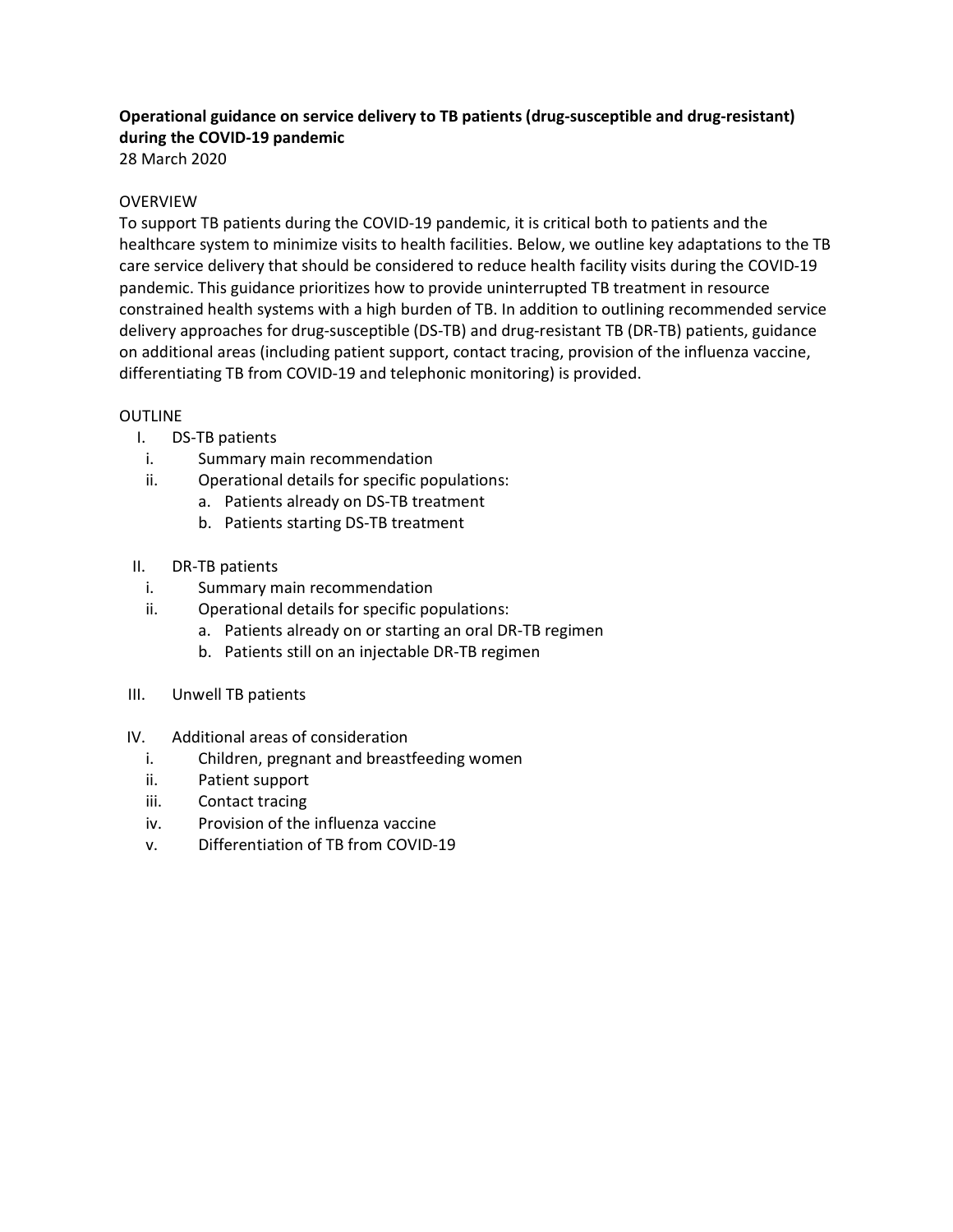#### I. DS-TB patients

### i. Summary main recommendation

Provide 2-months of intensive phase TB treatment to align with scheduled return to the health facility for clinical assessment 8 weeks after TB treatment start. If smear negative at 8-week visit, provide 4-months of continuation phase TB treatment. At 6 months and completion of treatment, return for an exit clinical consultation.

ii. Operational details for specific populations:

### a. Patients already on DS-TB treatment

For those in intensive phase:

- At next scheduled health facility visit, provide sufficient intensive phase TB treatment refill to last until 8-week visit. Schedule a return appointment to health facility for Week 8 follow up.
	- $\circ$  If smear was positive at diagnosis, also provide two labelled TB sputum jars and instruction to produce two sputum samples at home at the 7 week mark (give date reminder). Patient to drop sputum samples off, as soon as possible after sputum production, at the health facility (no need to wait for consultation). Return for clinical assessment at 8 weeks.
- At the 8-week clinical assessment:
	- o Where Week 7 sample is smear negative and no clinically significant deterioration: Provide continuation phase TB treatment refill for the remaining 4 months of treatment, schedule a return appointment to the health facility for an exit clinical consultation at completion of 6 months of treatment.
		- If smear was positive at diagnosis, again provide two labelled TB sputum jars with similar instructions to produce and drop sputum samples at Month 5 and return for exit clinical consultation at Month 6.
	- o Where Week 7 sample is smear positive or patient clinically deteriorating: Request culture and DST on second sample from Week 7 (if available) or send additional sample for smear, culture and DST. Provide a further intensive phase TB treatment refill for an additional 4 weeks, schedule a return appointment to health facility at Week 12. Again provide two labelled TB sputum jars with similar instructions to produce and drop sputum samples off at the health facility 3 weeks later and return for a further clinical assessment in 4 weeks. Clinicians to follow up on culture and DST results and recall patient urgently if drug resistance detected.
	- o If smear result not available at 8-week clinical assessment:
		- Because patient did not return sputum sample at Week 7: Take sputum at 8-week clinical assessment visit and provide further intensive phase TB treatment refill for an additional week with return to the health facility for clinical assessment at 9 weeks.
		- Because lab result not yet available for Week 7 sputum: Provide further intensive phase TB treatment refill for an additional week with scheduled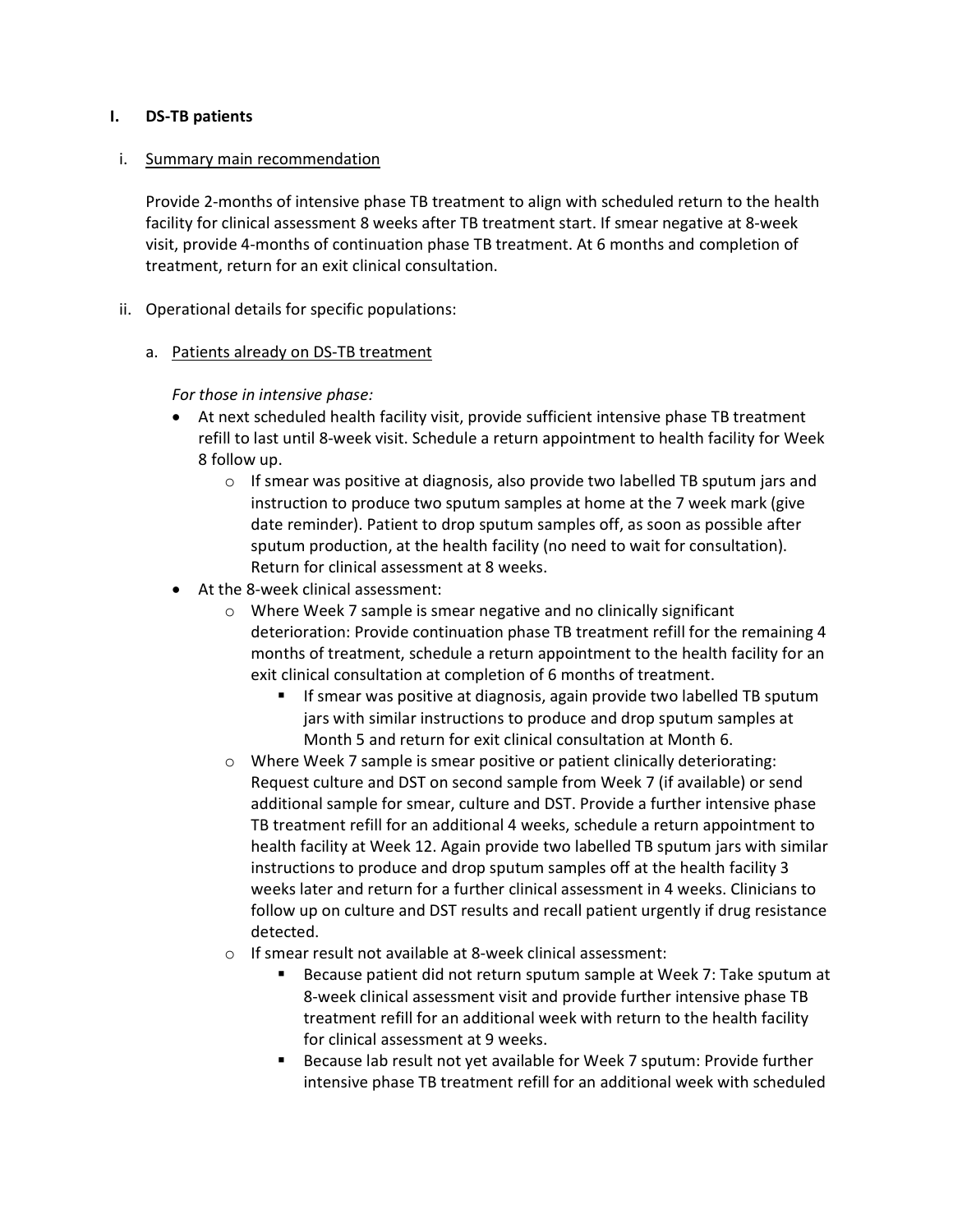appointment for return to the health facility for clinical assessment at 9 weeks.

For those in continuation phase

- At next scheduled facility visit provide sufficient continuation phase TB treatment refill to last until completion at 6 months. Have client return at 6 months for exit clinical consultation.
	- $\circ$  If smear was positive at diagnosis, also provide two labelled TB sputum jars and similar instruction to produce and drop samples at the end of Month 5 and return for exit clinical consultation at Month 6.
- b. Patients starting DS-TB treatment
	- At the TB treatment start visit, provided the patient is well, provide the full 2-months of intensive phase TB treatment and schedule a return appointment to health facility for Week 8 follow up.
		- o If smear was positive at diagnosis, provide two labelled sputum jars and instructions to produce and drop two sputum samples at the 7 week mark (see details above), and return for clinical assessment at 8 weeks.
	- Where the TB patient is co-infected with HIV and not on ART, start ART on the same day as TB treatment and align ART refills with TB treatment (i.e. 2 months of intensive phase TB treatment and 2 months ART refill). For patients with CD4<100, prescribe Prednisone for 4 weeks (40mg/per day for 2 weeks then 20mg/per day for 2 weeks) (https://www.ncbi.nlm.nih.gov/pubmed/30428290). Clinicians should follow-up all baseline results and telephonically recall any TB patient with a positive CrAG result to the health facility, informing the patient of COVID-19 screening procedures required on arrival.
	- Counselling remains important. The first session of counselling should ideally be provided telephonically to reduce the time spent at the health facility on the day of TB start. If this is not possible, it should be provided at or near the health facility with existing TB infection control measures in place.
	- Thereafter, follow approach for TB patients already on treatment above.

## II. Drug-resistant TB patients

## i. Summary main recommendation

Provide DR-TB treatment refills to align with a health facility visit schedule for clinical assessment at 2 weeks, 4 weeks, 8 weeks and 2 monthly thereafter.

ii. Operational details for specific populations:

## a. Patients already on or starting an oral DR-TB regimen

 Whether on the short, standardized regimen or one of the longer oral regimens, DR-TB patients on linezolid require more intensive monitoring in the first 2 months due to the risk of a rapid drop in haemoglobin (Hb) levels. DR-TB patients require an Hb check (fingerprick, or full blood count if possible) at week 2, 4 and 8 and should be given DR-TB treatment refills to align with returning for clinical assessment at these time points. Clinicians should follow-up full blood count results and attempt to manage dose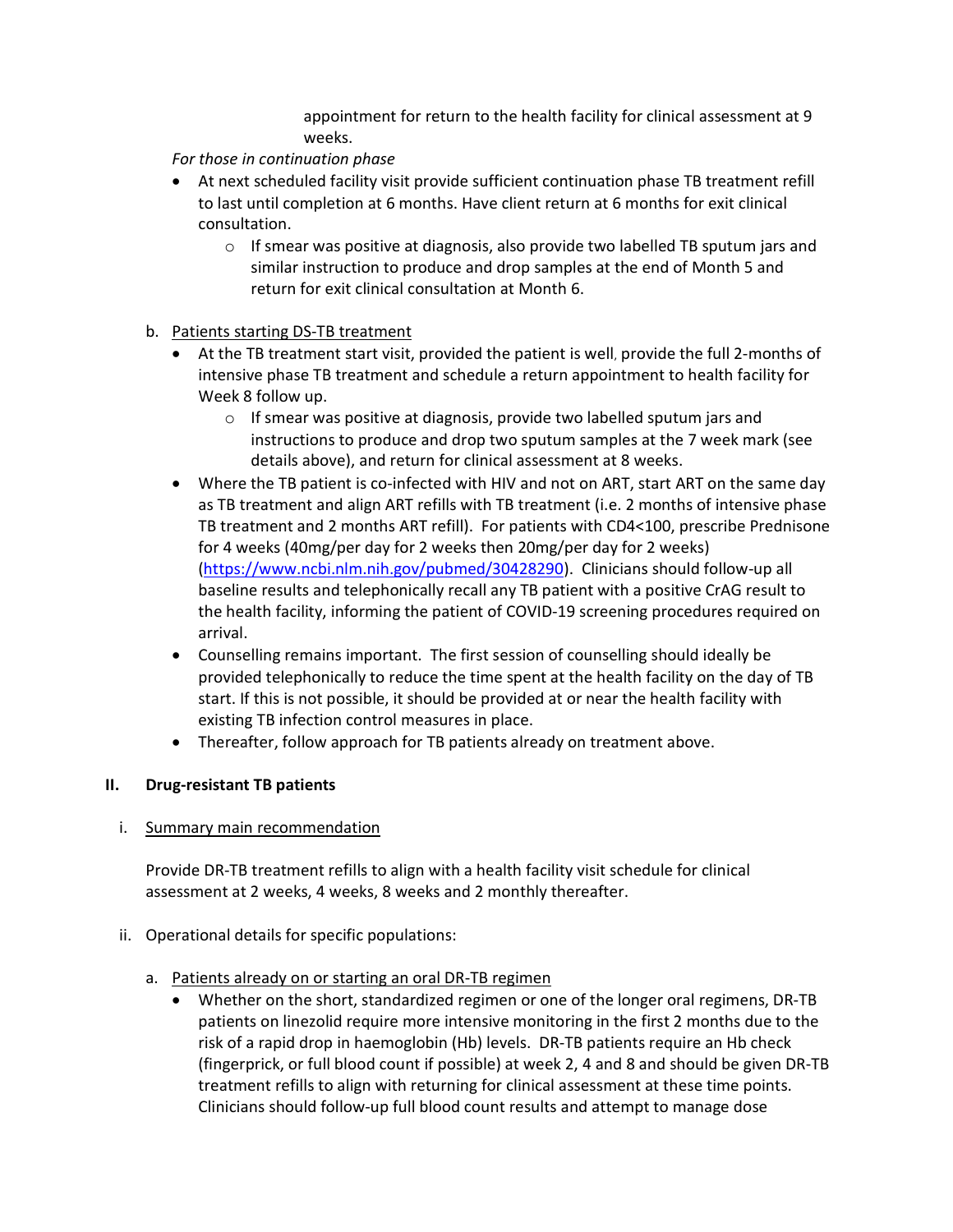adjustments telephonically when feasible, otherwise patient must be recalled for clinical assessment.

- Thereafter, irrespective of DR-TB regimen (including patients on longer regimens which continue linezolid beyond 2 months), provide 2 monthly DR-TB treatment refills aligned with clinical consultations at the health facility.
- ECG and Hb should be assessed at each clinical visit together with other monitoring parameters set out in local guidelines. The 2, 4 and 6-month clinical consultations are particularly important to assess treatment effectiveness, follow up on sputum culture results, make treatment modifications and monitor ECGs for patients receiving QTprolonging drugs.
- If the doctor is concerned about a patient's Hb (<10 g/dL) or QT prolongation (>470ms) beyond 2 months of treatment, the clinician should review monthly (refer to local management guidelines).
- It is important for treatment monitoring and for treatment decision making that patients on DR-TB treatment give sputum samples every month until confirmed sputum culture conversion. Thereafter 2-monthly is sufficient. At each 2-monthly visit, patients should be given labelled sputum jars with instructions to produce and drop sputum samples between the 2-monthly clinical assessment visits.
- Counselling remains critical. Follow same guidance set out for patients with DS-TB at treatment start above.

## b. Patients on a DR-TB injectable regimen

 Any patient still on a DR-TB injectable regimen should be urgently transitioned to an oral regimen as recommended by the World Health Organization (WHO) and most country guidelines. In addition to all the known disadvantages of injectables, no patient should be required during the COVID-19 pandemic to risk returning to the health facility 5-6 times a week to receive their injectable treatment.

### III. Unwell TB patients

- Advise all TB patients who become unwell at home, to first contact the health facility by telephone to advise on whether it is necessary to come into the health facility. Where it is necessary, ensure understanding of procedures on arrival.
- Ensure appropriate triage system implemented on arrival including screening TB patients for COVID-19. Where TB patient screens negative for COVID-19 on arrival, triage directly to TB services. Where TB patient screens positive for COVID-19 provide a surgical mask, keep patient separate within COVID-19 investigative area (or at least 1.5m apart from another COVID-19 person under investigation) and inform TB services.
- Visit frequency/treatment refill length should thereafter be determined at the discretion of the clinician with consideration for no unnecessary repeat in-person health facility visits during COVID-19.

### IV. Additional areas of consideration

- i. Children, pregnant and breastfeeding women
	- Management of TB should be the same as detailed above. All attempts should be made to communicate and consolidate the number of clinical visits to different healthcare facilities for various indications (e.g. antenatal and TB and HIV follow-up appointments).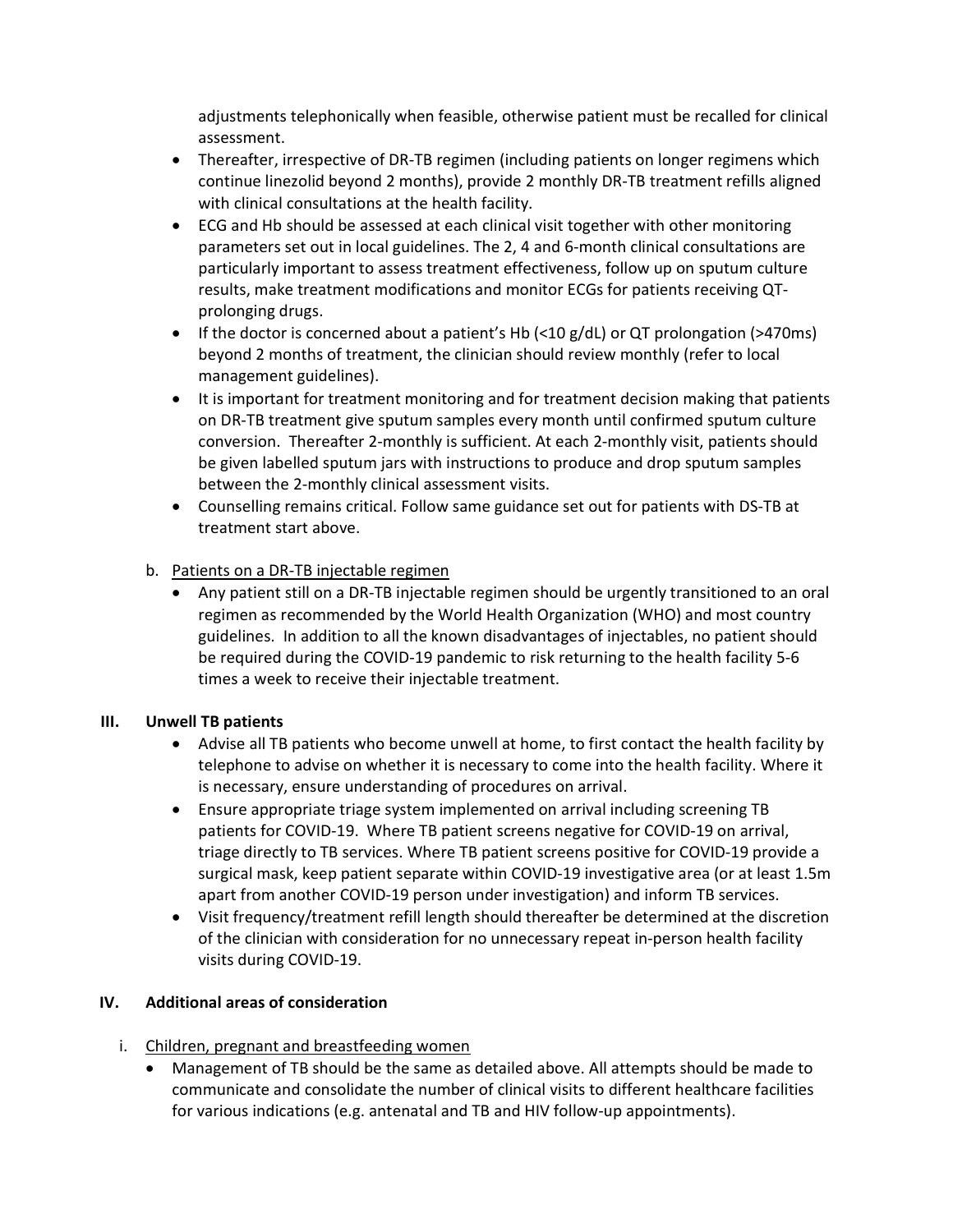- ii. Patient support during COVID-19
	- All TB patients who have not identified a TB supporter in the home should be encouraged to do so for the period of treatment. Home support will be critical during time of less frequent interactions with healthcare workers and periods of lockdown.
	- Where resources allow, telephonic clinical follow-up and counselling can be provided at the same frequency as health facility visits mandated in existing national guidelines. For example, if TB patients were required to return for clinical check-up and/or to receive further counselling sessions at week 2 and 4, these could be conducted telephonically at the same time points.
- iii. Influenza vaccine: TB patients should not be brought back to the facility specifically for the influenza vaccine. Only provide an influenza vaccine if available in the clinician's consulting room during a clinical assessment visit. The risks involved in returning to the health facility outweigh the possible benefits of the influenza vaccine.
- iv. Contact tracing:
	- Contact identification (names, ages, contact details) should continue to be conducted at the diagnosis/treatment start visit.
	- Patients should be advised to inform all their identified contacts of their TB diagnosis and the importance of informing any healthcare worker of their contact with a known TB case should they present at a health facility unwell during the COVID-19 pandemic. This will support appropriate triage. Where possible, the TB clinician can provide the TB patient with contact notification slips that should be brought by the TB contact should he/she present unwell to a health facility during this time.
	- At the exit clinical assessment review at 6 months, the clinician should review whether the patient informed their contacts and if the COVID-19 pandemic is over, initiate appropriate contact management procedures.
- v. Differentiating TB from COVID-19:
	- It is of utmost importance that TB patients and patients with a high risk of TB (e.g. TB contacts) are screened for COVID-19 at arrival at health facilities as they may be co-infected.
	- However, patients who present with a cough of 2 weeks or more should not screen positive for COVID-19, should be provided with a mask and can proceed directly to TB services for immediate screening for other TB symptoms and history of TB exposure.
	- For any person presenting already diagnosed with TB or as a TB contact who screens positive for COVID-19, provide mask and keep patient separate (or at least 1.5m apart from another COVID-19 person under investigation) within COVID-19 investigative area and inform TB services.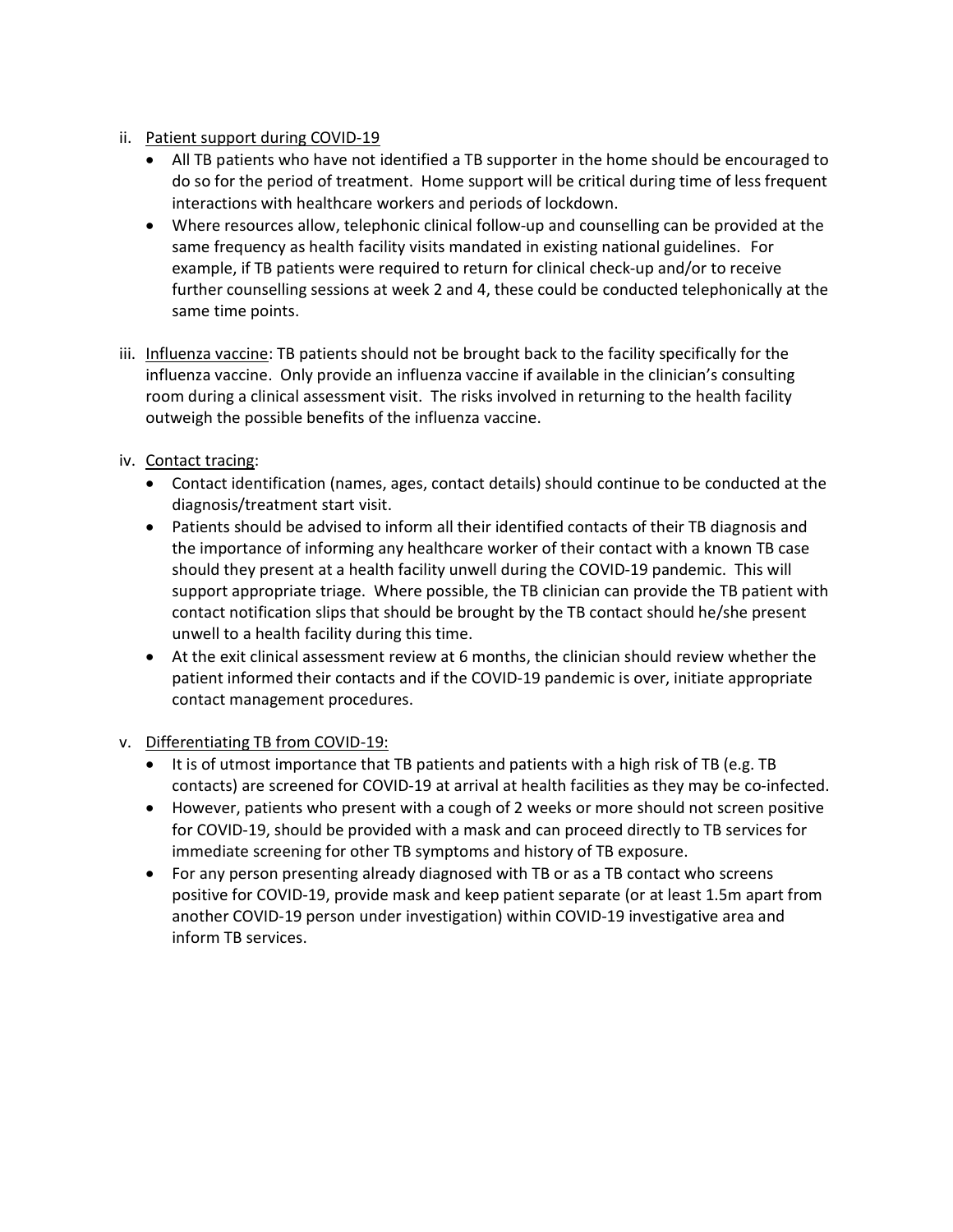#### Guidance contributors

#### Dr Tom Boyles

Dr Boyles is an infectious diseases sub-specialist currently employed at Helen Joseph Hospital, Johannesburg. He is a researcher at the University of the Witwatersrand and an Associate Professor at the London School of Hygiene and Tropical Medicine. He is the past President of the Infectious Diseases Society of Southern Africa (IDSSA) and lead author of the society guidelines for both acute meningitis and community acquired pneumonia. Dr Boyles spent three months as a front-line responder to the Ebola outbreak in Sierra Leone in 2014/15.

#### Dr Francesca Conradie

Dr Conradie has been involved in clinical HIV and TB research for over 20 years. Her focus has been translating research finding into policy. This has included the use of antiretrovirals to prevent infection and the introduction of new medications for the treatment of DR-TB. She has served on the Human Research and Ethics Committee of the University of Witwatersrand for over 10 years. In addition, she was a member of the board and then the president of the South African HIV Clinicians Society from 2009 until 2018.

#### Dr Vivian Cox

Dr. Vivian Cox is an Infectious Diseases specialist with a focus on drug resistant tuberculosis. From 2011 to 2016, Dr. Cox was the medical manager of Médecins Sans Frontières HIV/DR-TB project in Cape Town, South Africa. Currently, Dr. Cox is an MDR-TB Clinical Consultant for USAID/Stop TB Partnership; the sub-Principal Investigator for the endTB clinical trial in South Africa; an Honorary Research Associate at the University of Cape Town, South Africa; and a lead physician for research activities of the Benefit Kids project at Desmond Tutu TB Centre (Stellenbosch University).

#### Dr Anna Grimsrud

Dr Anna Grimsrud is an infectious disease epidemiologist with a PhD from the University of Cape Town. She is the Lead Technical Advisor of the Differentiated Service Delivery project of the International AIDS Society and based in Cape Town, South Africa. Dr Grimsrud's research and advocacy work involves accelerating access to differentiated service delivery for people living with HIV. She has provided technical input to the WHO as part of their Think Tank on Future Directions for HIV Service Delivery and as the co-chair of the Technical Working Group on HIV Testing Service Delivery.

#### Dr Jennifer Hughes

Dr Hughes has managed patients with DS-TB and DR-TB since 2008, in both rural and urban South Africa. During her seven years with MSF she was involved with local and national stakeholders in DR-TB policy development and programme implementation. She now works for the Desmond Tutu TB Centre (Stellenbosch University) on research studies involving children and pregnant women with DR-TB. Dr Hughes is a member of the National Clinical Advisory Committee and has been closely involved in the development of the 2019 national DR-TB treatment guidelines.

#### Dr Jeremy Nel

Dr Nel is an infectious diseases sub specialist at Helen Joseph Hospital in Johannesburg, and associate lecturer at the University of Witwatersrand. He is president-elect of the Infectious Diseases Society of South Africa and has worked with the SA HIV Clinicians' Society on guidelines for